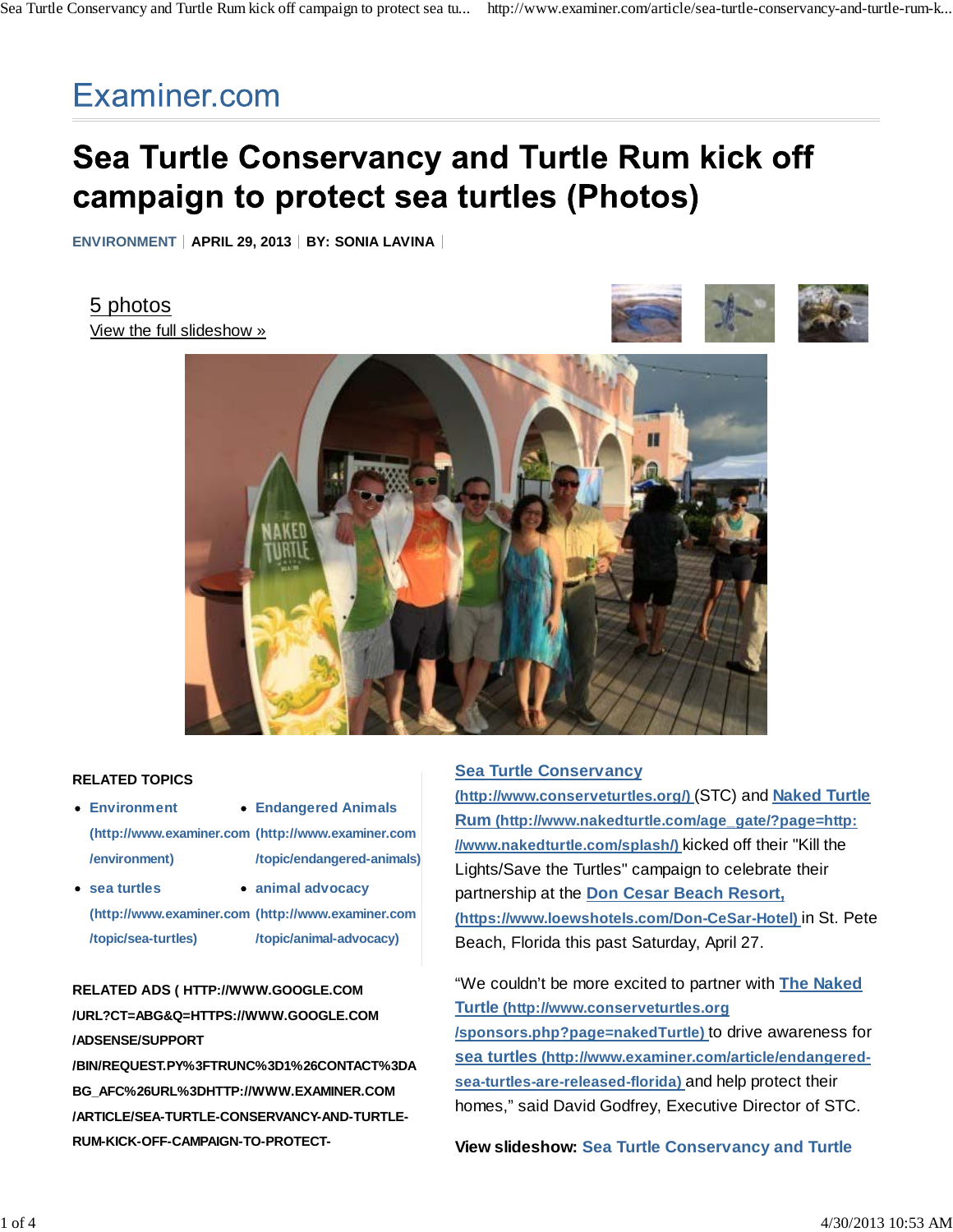**SEA-TURTLES%26GL%3DUS%26HL%3DEN%26CLIENT %3DCA-**

**PUB-7479725245717969%26AI0%3DCTV1IC9T\_UBTDH4P HWQHRRODABYGYKMECYAYDRHJ5LSM9BHABIK2BZG MOCFCMQ5IRB2DJ1QUH3KPEESGBAAGDAAOEUQFP0M J3FQZ9L-LUJ5FVMB-**

**H1DWF\_UV2C8FRNOZ1N2JGOD1L1MJ4DX14\_UKBYMUZ XD5US7FL6SGDAZM7QK0ALM9NYFRCC4O43AC8QEWD BWRY0PPSJMKKV6OP9\_TGLQN5UGAST4YXWDLIJJQB1 L78YN\_HOHFODZXF-**

**HUQFMJ2TEHNMRZ9JAPVMQ6VO1LY5\_LXMFW93L4PFM AIKL8OYSR4WB-**

**OMUYUETCZP\_AQLJXIOOKHVOCRMIYLCTBFW4AHYE3D HW%26AI1%3DCSO5RC9T\_UBTDH4PHWQHRRODABDR AX60DUP\_W3KPAJBCBEAIGRYHOAYGIUI3IP-**

**MGYMNWQ4FCO8QSOAGCG8\_7A8GBAAGDAAOETGFP0 OJ6AKZ-L-LUJ5FVMB-**

**H1DWF\_UV2C8FRNOZ1N2JGOD1L1MJ4DX14\_UKBYMUZ XD5US7FL6SGDAZM7QK0ALM9NYFRCC4O43AC8QEWD BWRY0PPSJMKKV6OP9\_TGLQN5UGAST4YXWDLIJJQB1 L78YN\_HOHFODZXF-**

**HUQFMJ2TEHNMRZ9JAPVMQ6VO1LY5\_LXMFW13ABA1 WP-**

**FIBEYFCXKMMSMUXXL8ZGOQKPESZLVBEERACXGEZ5\_ OGGAYAH5VYWBA%26AI2%3DCTP2UC9T\_UBTDH4PHW QHRRODABZ-K46UDJ9HGJK2\_4R4QAYCTGC4DKAHQQ-B7ZGFGYDARH9YJXBKGACGOKOYDYAEBQAMBQGS2A U\_Q-KWAPN-X6VSPKW-ZV6HV1YX9S\_ZZX-**

**S2HNWFAOCH3WXUYPH1FXJ9SRTGXTPEPM5LT-XQYB0BKZTARROSZ03IVFWLIJJCALXB7AMHBFJSK9KM WQS\_O4\_39MAWQFLQZQXPJJFB0UIMOPVWXVZI3- GGD-GNNF\_6G5AUWNA0QEEZFN2NO9WZDQ87WVJN-XEX9BXCTQ79D358GF5H8JCQAAYZTFEXXMCHCSKSZM U8F4SSAJFVKHPJIAYBGAEN8E8Z%26AI3%3DCQFNLC9 T\_UBTDH4PHWQHRRODABBNQ2KCFUFAOTB\_AJBCBE AQGRYHOAYGIUIST-**

**ET-\_\_\_\_\_WFGYDARH9YJXBKGAFF5N9WDYAEBQAMBQ GSZAU\_QMJSEPNMX6VSPKW-ZV6HV1YX9S\_ZZX-S2HNWFAOCH3WXUYPH1FXJ9SRTGXTPEPM5LT-XQYB0BKZTARROSZ03IVFWLIJJCALXB7AMHBFJSK9KM WQS\_O4\_39MAWQFLQZQXPJJFB0UIMOPVWXVZI3- GGD-GNNF\_6G5AUWNA0QEEZFN2NO9WZDQ87WVJN-TKXRYMSKX99IC58VLGKJPMQAVV3UQ6RP2ML8CQWO CIS94J1FFIGIAYBGAFXHEAJ&**

**Rum kick off campaign to protect sea turtles (http://www.examiner.com/slideshow/sea-turtleconservancy-and-turtle-rum-kick-off-campaign-to-protectsea-turtles)**

According to Godfrey, the campaign is bringing attention to the problem of beachfront lights.

Nesting **sea turtles (http://www.examiner.com/article /fwc-approves-gopher-tortoise-permit-guidelines)** once had no trouble finding a dark place to nest, but beaches are now lined with condominiums, businesses and hotels.

Lights that shine onto a nesting beach can draw turtle hatchlings away from the ocean where they have little chance of survival. Beach lights can also discourage females from coming ashore to nest.

Godfrey notes that beachfront lighting can be managed to benefit humans and **sea turtles (http://www.examiner.com /article/fwc-transports-endangered-green-sea-turtlesto-turtle-hospital-marathon-fl)** . A good sea turtle friendly lighting fixture directs light down to the ground shielding the light source from being visible from the beach.

The Don Cesar has made progress in shielding and converting to turtle friendly LED lights in time for nesting season, which starts on May 1.

Godfrey hopes that other businesses and beachfront residents will follow the example set by the Don Cesar.

"People need to be made aware that there are easy, cost effective technologies available that can help manage beachfront lights", said Godfrey.

Call the STC at (352) 373-6441 for any additional questions or visit their educational **page (http://www.conserveturtles.org/florida.php?printMe.x=20& printMe.y=13&printMe=Print+this+Page)** to learn more about how lighting affects **sea turtles. (http://www.examiner.com/article/new-puerto-rico-lawto-protect-endangered-leatherback-turtles)**

The STC is a non-profit organization based in Gainesville, Florida. Their research and conservation initiatives have been instrumental in saving the green sea turtle from extinction, as well as raising awareness and protection for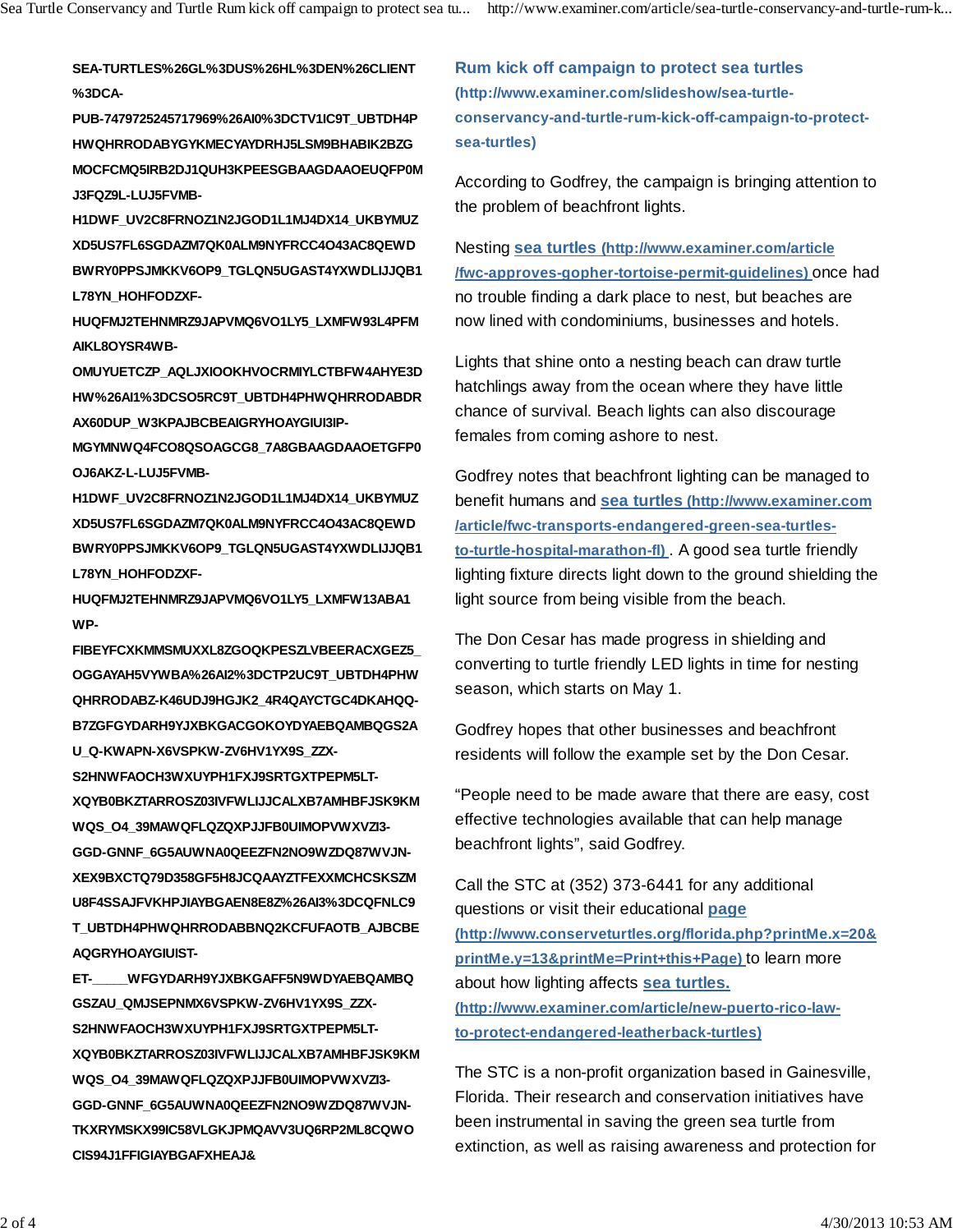#### **USG=AFQJCNHE0KBAPFYWU0C6PYVBJNTWOPKVMG)**

**Turtle Nesting (http://www.examiner.com /related-ads?google\_kw=Turtle+Nesting& google\_rt=ChBRf9tzAAnGbgowa0g3AAhQEg5Ud XJ0bGUgTmVzdGluZxoI0k4baES4690g3LXPICgB SNy1zyBSEwj04r2S0\_K2AhWDYzAKHWsXAFg& channel\_id=6727461905&google\_page\_url=http %3A%2F**

**%2Fwww.examiner.com%2Farticle%2Fseaturtle-conservancy-and-turtle-rum-kickoff-campaign-to-protect-sea-turtles)**

**Cat Allergies (http://www.examiner.com/relatedads?google\_kw=Cat+Allergies& google\_rt=ChBRf9tzAAnGfAowa0g3AAhQEg1DY XQgQWxsZXJnaWVzGggEkxTSfCtY1CDctc8gKA FI3LXPIFITCPTivZLT8rYCFYNjMAodaxcAWA& channel\_id=6727461905&google\_page\_url=http %3A%2F**

**%2Fwww.examiner.com%2Farticle%2Fseaturtle-conservancy-and-turtle-rum-kickoff-campaign-to-protect-sea-turtles)**

- **Tampa Bay Hospitals (http://www.examiner.com/relatedads?google\_kw=Tampa+Bay+Hospitals& google\_rt=ChBRf9tzAAnGgAowa0g3AAhQEhNU YW1wYSBCYXkgSG9zcGl0YWxzGgih916DelOL0i Dctc8gKAEwAkjctc8gUhMI9OK9ktPytgIVg2MwC h1rFwBY&channel\_id=6727461905& google\_page\_url=http%3A%2F %2Fwww.examiner.com%2Farticle%2Fseaturtle-conservancy-and-turtle-rum-kickoff-campaign-to-protect-sea-turtles)**
- **Florida Beach (http://www.examiner.com /related-ads?google\_kw=Florida+Beach& google\_rt=ChBRf9tzAAnGhwowa0g3AAhQEg1G bG9yaWRhIEJlYWNoGggOhdo6glvYqiDctc8gKA EwAkjctc8gUhMI9OK9ktPytgIVg2MwCh1rFwBY& channel\_id=6727461905&google\_page\_url=http %3A%2F**

**%2Fwww.examiner.com%2Farticle%2Fseaturtle-conservancy-and-turtle-rum-kickoff-campaign-to-protect-sea-turtles)**

**sea turtles (http://www.examiner.com/article/oceanawarns-marine-life-is-at-risk-from-seismic-testing)** across the globe.

Follow Sonia Lavina on **Twitter (https://twitter.com /sonia\_lavina)** and like her **Tampa Bay Environmental News Examiner Facebook (http://www.facebook.com /pages/Tampa-Bay-Environmental-News-Examiner /523137681071505?ref=stream)** page. See more of Sonia's articles **here (http://www.examiner.com/environmentalnews-in-tampa-bay/sonia-lavina)** or subscribe above. Thanks!